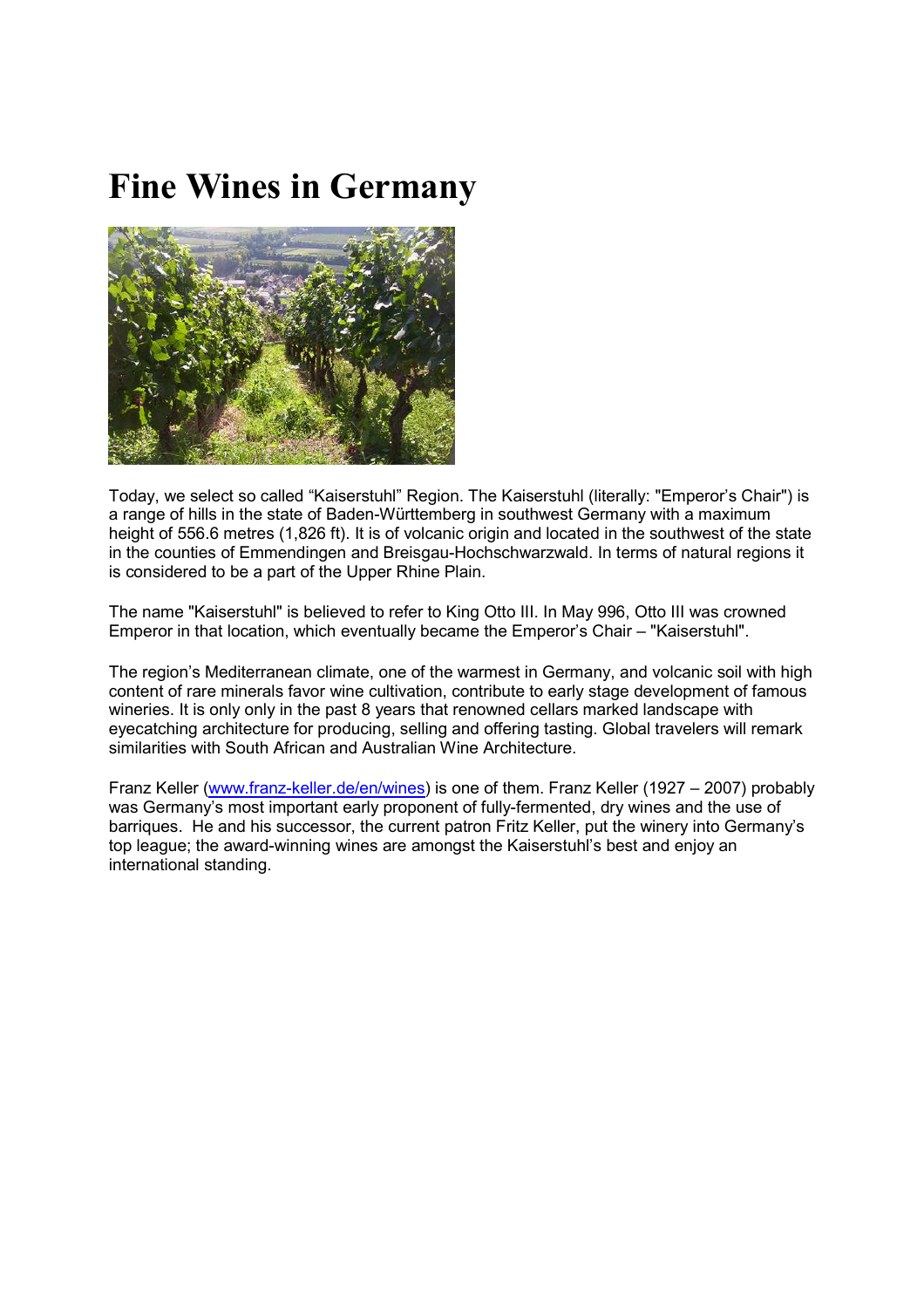

Perfecting the craft of making wines from ripe and healthy grapes is what we always aspire to at Weingut Franz Keller Schwarzen Adler. This goes for the refreshing every day' wines as well as for the .Sunday' wines that mature in small and large oak barrels. The white wines from the Oberbergener Bassgeige vineyards are vinified in stainless steel to preserve their lively, filigree character. The fruit flavours of the Spätburgunder (Pinot Noir) from the Bassgeige vineyards are accentuated by the soft tannins imparted by large old oak barrels. These large barrels also give texture and mouthfeel to the fuller and more concentrated white wines like Chardonnay or the Weißburgunder (Pinot Blanc) from our Pulverbuck vineyard. Wines grown on volcanic soils usually mature in new and used barriques, this helps to underline their opulence and fullness. Barriques also have a role to play when it comes to the elegance that is so typical for the French-inspired wines of Weingut Franz Keller Schwarzer Adler.



The Dr. Heger wine estate (www.heger-weine.de) was established in 1935 by the rural doctor, Dr. Max Heger. The 21 hectares of vineyards are predominantly planted with the Pinots gris, blanc and noir, along with some Riesling and Silvaner, as well as the aromatic varieties Muscat, Scheurebe and Gewürztraminer which all thrive wonderfully here.